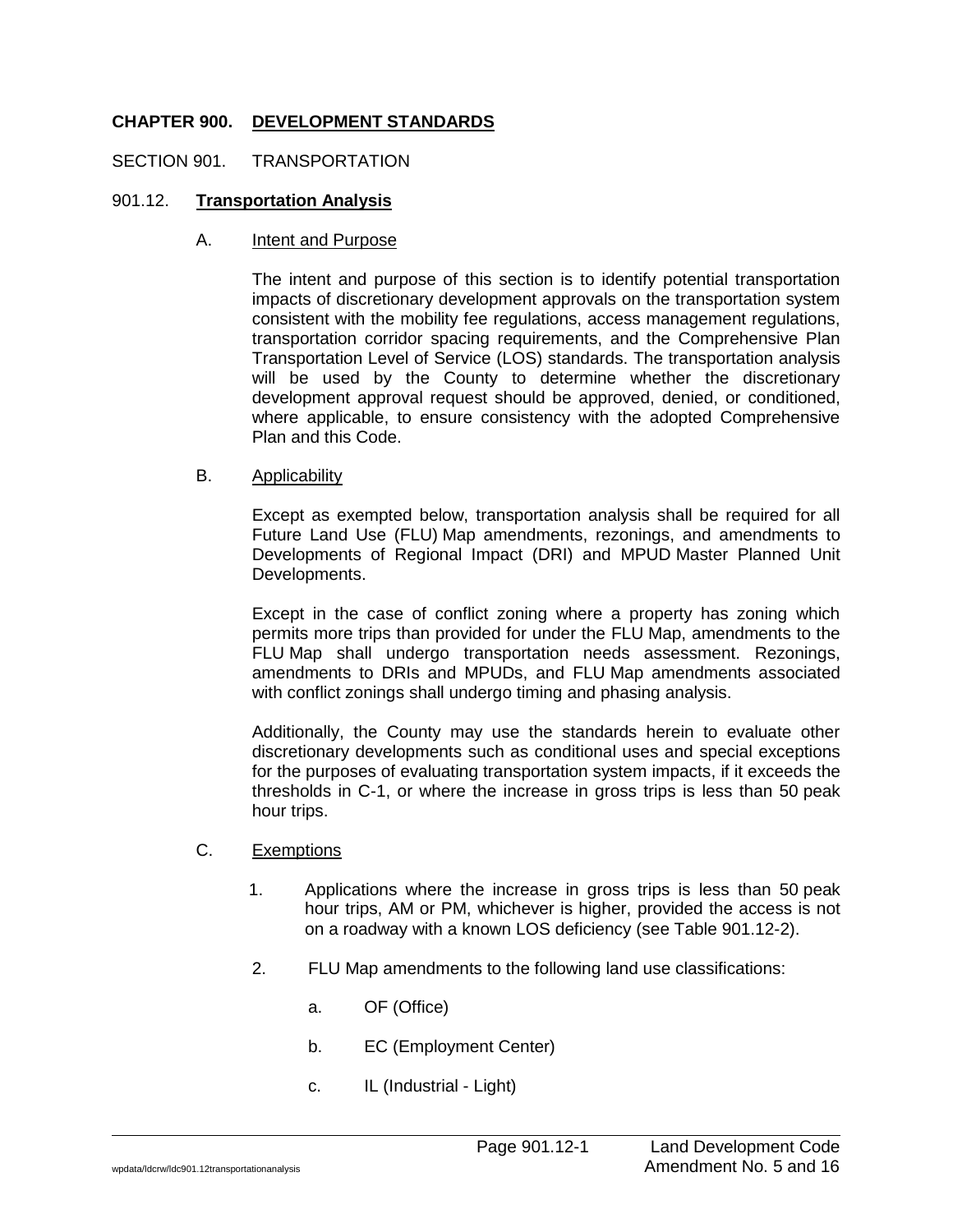- d. IH (Industrial Heavy)
- e. PD (Planned Development): The portion of the planned development with government buildings, office, hotel, industrial, corporate business park, and/or transit-oriented development (TOD), as defined in the mobility fee definitions and regulations.
- 3. Rezonings to the following zoning districts:
	- a. EC-MPUD Employment Center Master Planned Unit **Development**
	- b. MPUD Master Planned Unit Development: The portion of the MPUD which is government buildings, office, corporate business park, hotel, industrial, and TOD.
	- c. MPUDs within the following land use classifications: OF, EC, IL, and IH.
	- d. PO-1 Professional Office
	- e. I-1 Light Industrial Park
	- f. I-2 General Industrial Park
- 4. Applications where the increased number of trips is from the Transfer of Development Rights (TDRs) which are purchased or received in compliance with the TDR provisions of the Comprehensive Plan and this Code.
- 5. Unexpired DRIs and MPUDs which do not propose to eliminate or delay the timing of their existing road construction obligations or increase gross AM or PM peak hour trips, whichever is higher, beyond the threshold permitted by Section 901.12.C.1.
- 6. Requests to eliminate or delay site-access improvements or substandard road improvements; however, such requests may be subject to additional review pursuant to Section 901.3 or 901.4.
- 7. Requests to utilize statutorily-authorized extensions.
- 8. Government buildings as defined in this Code, under the Mobility Fee definitions in Appendix A.
- 9. Existing entitlements.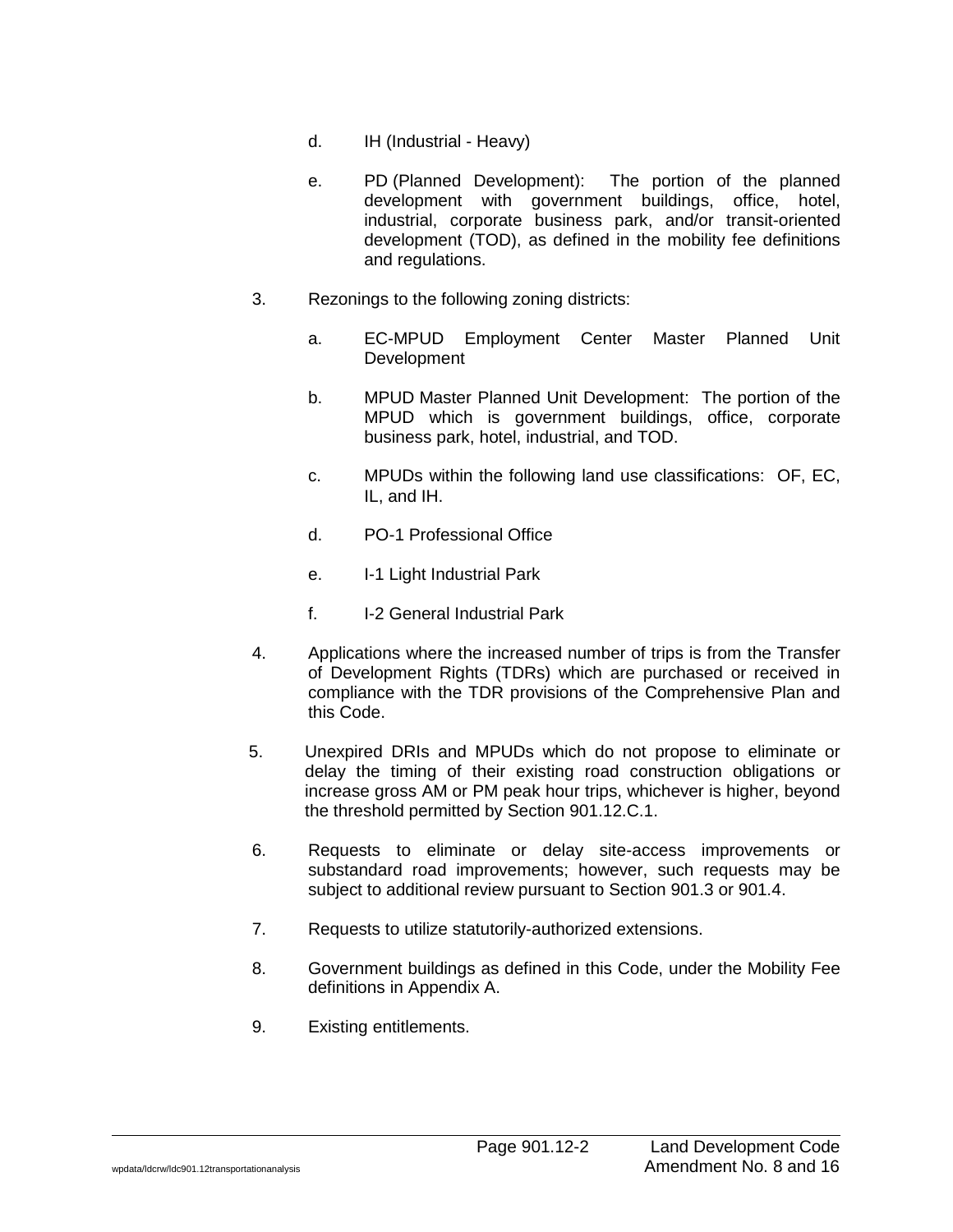# D. Methodology Meeting

Upon submission of a Timing and Phasing Application or Comprehensive Plan Amendment Application requiring transportation analysis, staff will contact the applicant to:

- 1. Determine whether the County or applicant will conduct the study.
- 2. Set up a methodology meeting with the applicant or applicant's representative.

The date of the methodology meeting will be determined within one (1) week of distribution of the application to County staff. If the County is performing the analysis, the County will prepare and submit a methodology statement for the applicant's review no later than two (2) weeks after the methodology meeting. The purpose of the methodology statement is to establish agreed upon methodologies and assumptions prior to the start of the study and, if appropriate, to provide substantiation that the development's impacts are exempt (no net peak hour traffic impact) and further traffic study and review is not required. If the applicant chooses to perform the study, a Countyapproved methodology statement shall be required prior to submission of any transportation analysis. At a minimum, the following elements of the methodology, as listed below, will be specifically addressed:

- 3. Exemption assertions.
- 4. Collection of traffic counts.
- 5. Description of land uses, site location, build-out schedule, and phasing, including any interim uses generating traffic.
- 6. Study area.
- 7. Access locations.
- 8. Trip generation.
- 9. Internal capture/passerby.
- 10. Background growth procedure.
- 11. Distribution and assignment.

If the County conducts the study, unless otherwise agreed to by the County, the applicant shall be required to obtain the traffic count data. If the County agrees to obtain the traffic counts, the time to complete these counts may delay the commencement of development review time frames in this Code, Table 303.1. In addition, if the County acquires the traffic counts, the applicant remains responsible for paying for the associated costs. Consistent with the standards set forth in this Code, Section 901.12.E.4, the County may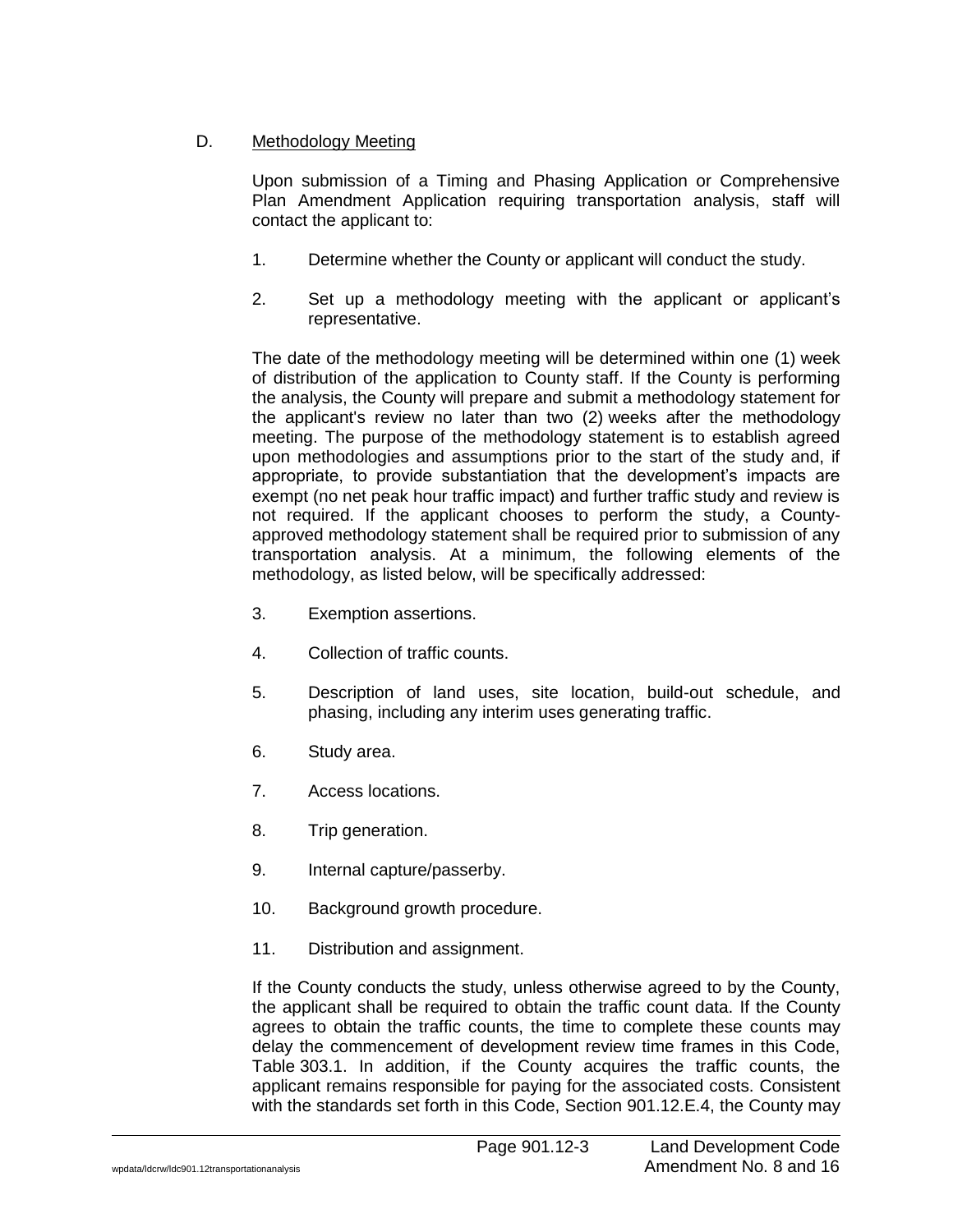use currently available counts. If new counts are needed, the County may choose to perform the counts in-house or through a third-party consultant.

To maintain the review schedule, if the County is performing the study, the applicant will be required to respond to the draft methodology statement within four (4) business days. The applicant may request additional time for review, which will trigger an automatic extension of the review schedule. If the County is performing the study, the timeframe the County estimates to complete the analysis will be provided to the applicant in the methodology statement. Furthermore, if the applicant chooses not to have the County complete the analysis, the hearing timeframes provided in Section 303 shall be extended to permit completion of the analysis and review and comment by the County.

- E. Standards for Transportation Analysis
	- 1. Trip Generation
		- a. Institute of Transportation Engineers (ITE) *Trip Generation Manual* (ITE Manual). The latest version of the ITE Manual will be used to estimate project traffic and exempted trips traveling to and from the site and trips associated with existing entitlements. Other rates may be used by the County or may be used if requested by the applicant and approved by the County. Unless the applicant has requested a conditioned approval identifying use density/intensity, rates associated with the highest trip generating use permitted by the existing/proposed zoning will be applied.
		- b. Interim uses. Separate trip generation estimates for interim traffic-generating uses<sup>1</sup> shall also be considered.
		- c. Reasonable yield. Unless the applicant has requested a conditioned approval identifying use density/intensity, a twenty-five (25) percent reduction factor will be applied to the maximum allowable density/intensity to determine a reasonable assumption of trip yield from the site for both existing and proposed density/intensity. For example, a site with a proposed RES-6 (Residential - 6 du/ga) FLU Classification will be evaluated presuming a yield of 4.5 dwelling units per acre.
		- d. Heavy vehicles. If heavy vehicles are ten (10) percent or more of the trips generated by the proposed land use, the total estimated trips for heavy vehicles shall be multiplied by two (2) unless ITE heavy vehicle data or other County-approved heavy vehicle trip generation data for the land use supports a

 $\overline{a}$ 

 $1$  Land Excavation and Mining (as defined in this Code, Sections 404.2 and 404.3) even as an interim use, is presumed to be a separate and distinct land use requiring separate trip generation estimates. Such land use is also presumed to generate more than ten (10) percent heavy vehicles.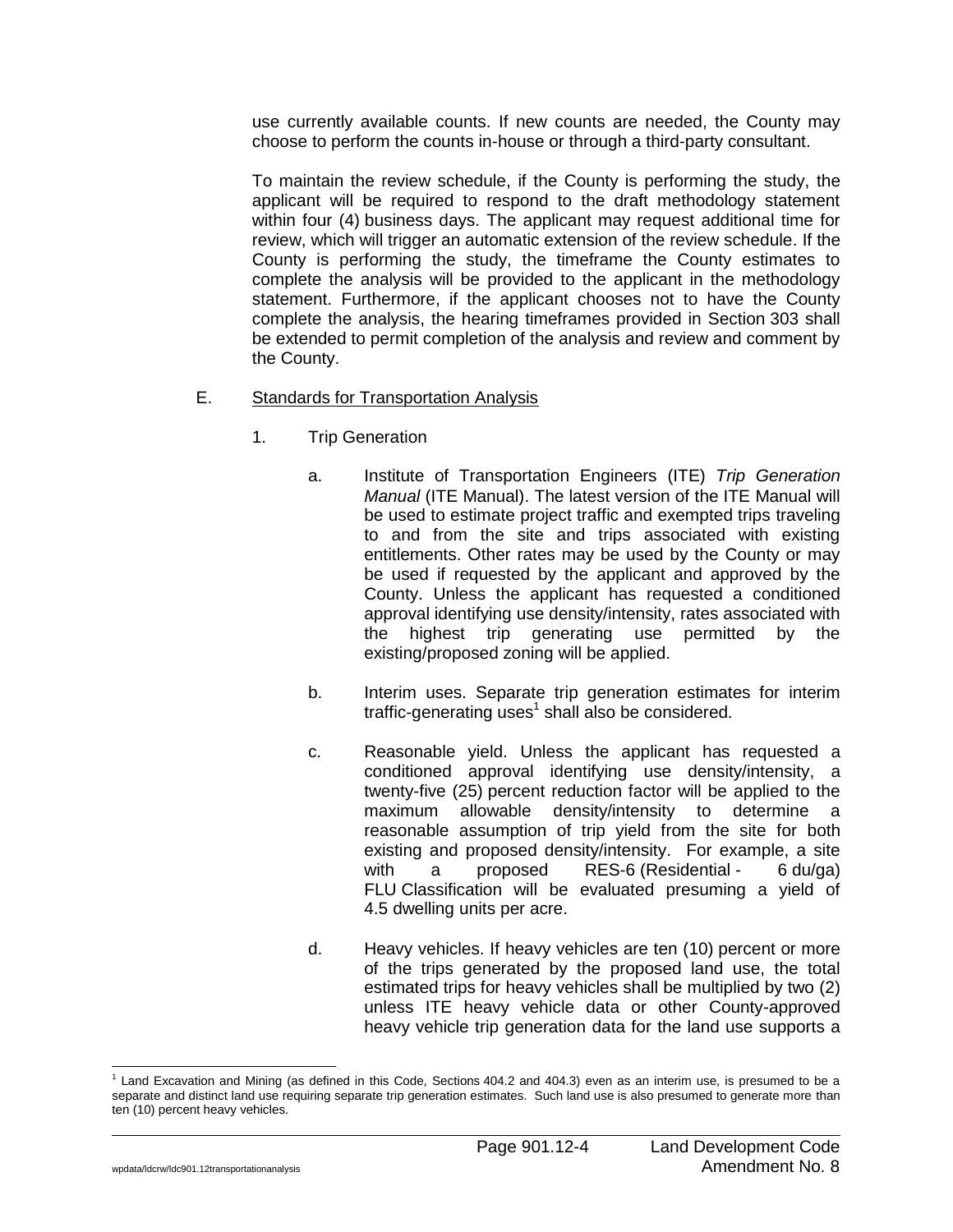different multiplier. In no event shall the multiplier be less than one (1). The multiplier will not be used in addition to the heavy vehicle adjustment factor used in the analysis software to determine the LOS.

2. Internal Capture

Internal capture estimates shall be based on ITE acceptable methodologies, and where the ITE data is not applicable, professional judgment. However, in no case will an overall internal capture of more than twenty (20) percent be used unless a higher internal capture percentage based on verifiable documentation; e.g., field studies of comparable sites, is available. Internal capture shall include the trips associated with existing entitlements. Exempted uses are allowed in calculation of internal trip capture.

3. Passerby Capture

The total gross external trips of the project traffic may be reduced by a passerby factor to account for the project traffic that is already traveling on the adjacent roadway. Passerby capture will not exceed twenty (20) percent of site generated traffic, unless data supporting higher rates are included in the current version of the ITE Manual reference, latest mobility fee study, or are otherwise approved by the County. In no event shall the total passerby trips entering and exiting a site exceed ten (10) percent of the total background (existing plus future) traffic on the adjacent roadway.

In cases where median controls limit left-in/left-out access to the site, traffic on the "far side" of the road can be considered in assessing the upper limit on captured trips; however, the effects of that traffic in the associated necessary U-turns and added flow at the study area/impacted transportation system, the upstream and downstream median openings or intersections, should be identified as development traffic at those locations.

The passerby capture percentage shall be computed as the number of trips entering, plus exiting the site land uses claimed as captured, divided by the number of background trips passing by the site on Major County Roads directly abutting or passing through the site. An example of this computation is provided on Exhibit 901.12-1.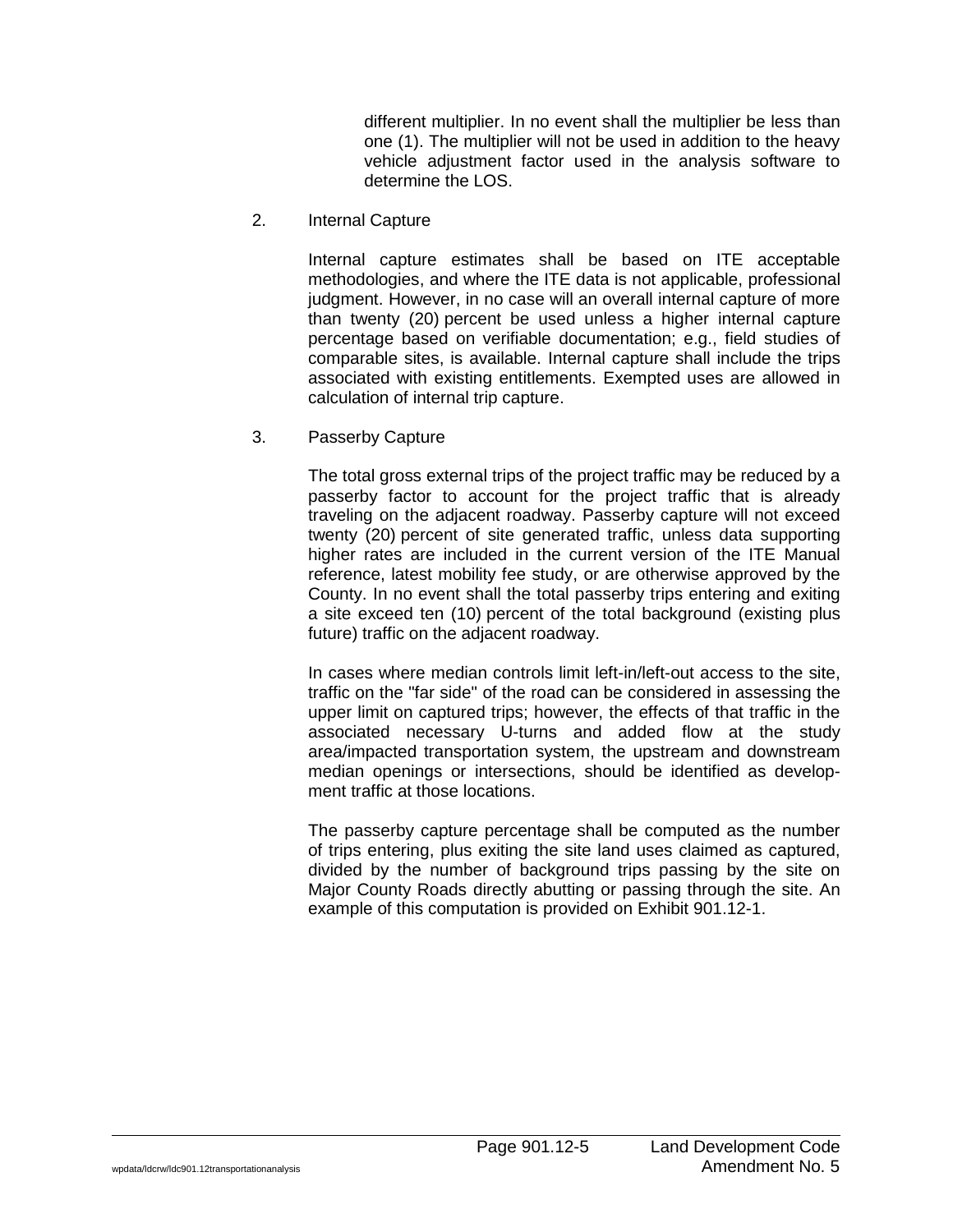### **EXHIBIT 901.12-1**



The passerby trips shall include trips associated with the existing entitlements.

- 4. Trip Counts
	- a. General. All counts shall be conducted based on acceptable engineering standards. Raw turning movement counts shall be conducted during the a.m. and/or p.m. peak hours, consistent with the analysis parameters, Daily tube counts shall be conducted for a minimum of forty-eight (48) hours at all intersections and road segments that are being analyzed in accordance with these provisions. The raw counts shall be converted to the  $100<sup>th</sup>$  highest hour of the year based on the Florida Department of Transportation's (FDOT) peak season adjustment factors and minimum K100 factors. Other peakseason adjustment factors or adjustment methodologies that may result in different peak-season adjustment factors may be used at the discretion of the County.
	- b. Saturated intersections. To estimate turning movement counts for saturated intersections, the FDOT's methodology shall be followed by multiplying the average annual daily traffic tube count at appropriate locations by "the directional factor" and minimum K100 factors and by applying the percentage of turns obtained from the field-turning movement counts. The fieldturning movement percentages may also be adjusted based on anticipated future development patterns in the area.
	- c. Tube counts at approximate locations should be provided for segment analysis using the FDOT procedure. The segment tube counts at mid-block locations should be checked against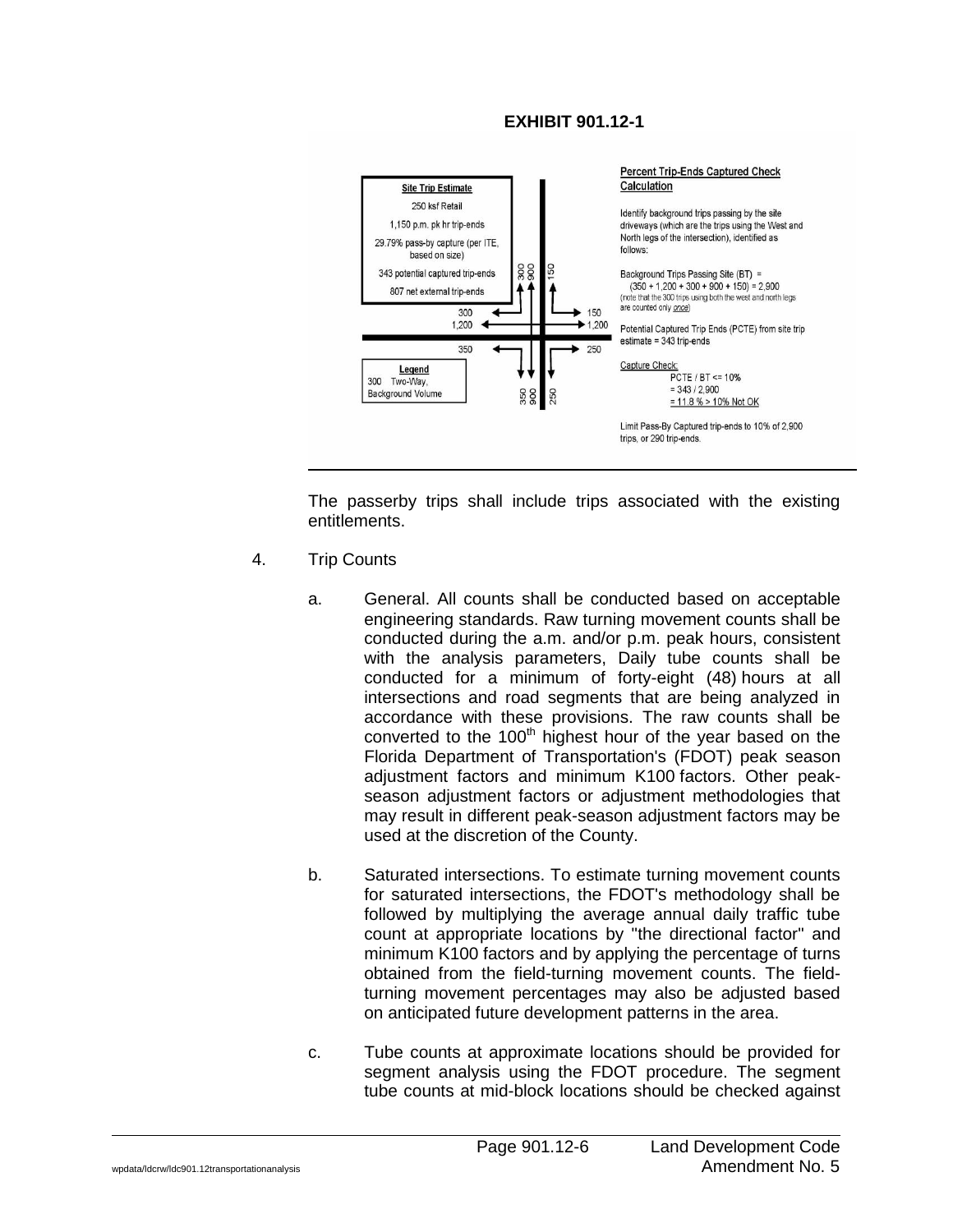turning movements at nearby intersections. In general, the mid-block counts and turning-movement counts should not be significantly different, unless the difference can be logically explained.

- d. Age of counts. Approved FDOT or County-maintained counts may be used if they are less than one (1) year old. However, new counts shall be performed if there are recent improvements to the transportation system causing significant changes in traffic patterns. Counts more than one (1) year old shall not be used unless the latest counts are representative of present conditions where little or no growth has occurred.
- 5. Background Traffic Growth/Future Traffic

The existing traffic counts shall be increased by a growth factor to the project's build-out date, which shall be reasonably determined.

The growth rate shall also include all trips from exempt uses associated with the development under review. The final growth rates using the techniques in a and b below will be assumed to have contained the trips for exempt uses except for the access management portion of the analysis at the access intersections.

- a. Timing and phasing background traffic. Background traffic growth rates and background traffic volume estimates for timing and phasing shall be based on a combination of the following techniques:
	- (1) Historical growth rates (minimum of the past three [3] years) shall be used in areas where the expected growth is representative of the past growth.
	- (2) Consideration of traffic from other developments shall be used in areas where the historical trend is judged by the County to be inappropriate. This may be accomplished through application of the latest adopted Tampa Bay Regional Planning Model (TBRPM), the Metropolitan Planning Organization's (MPO) Urban Area Transportation System Planning Model, or by estimating the anticipated trips using the latest edition of the ITE Manual.
	- (3) The growth/future traffic on roads that do not currently exist shall be based on the TBRPM, the latest adopted model, or other acceptable planning/engineering techniques or tools.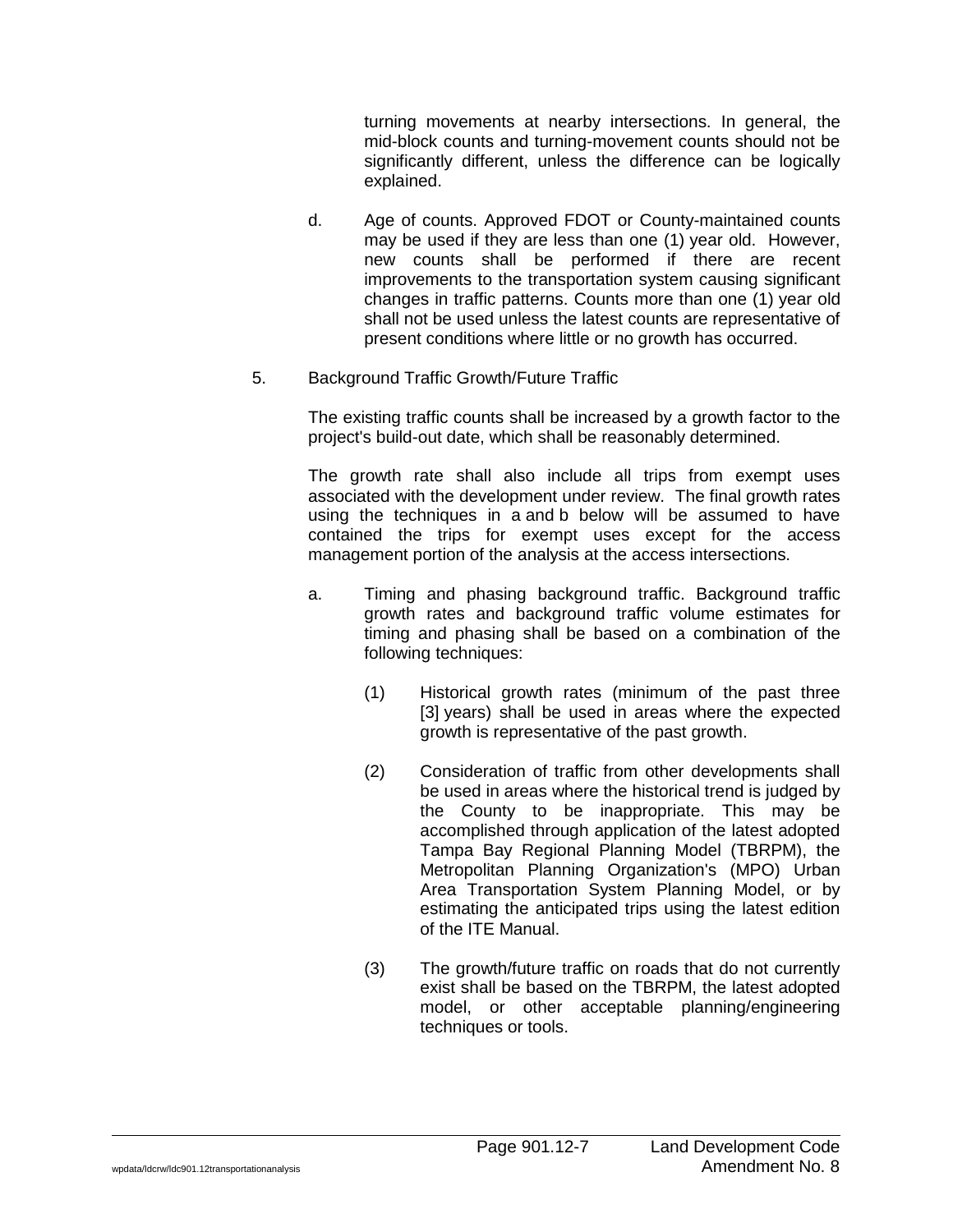- (4) If the TBRPM is used, the background traffic growth for existing roads shall be determined as follows:
	- (a) Identify the validated year model volume and build-out year (future) model volume.
	- (b) Interpolate these values to identify a modelbased volume for existing conditions (year to be consistent with the date of "current" count data).
	- (c) Identify the growth rate between the interpolated existing conditions model-based volume and the build-out year (future) model volume.
	- (d) Apply this growth rate to the existing conditions traffic counts.

The build-out year (future) model volume is determined by applying the project's build-out year socioeconomic data to the committed and/or improved network. The build-out year socioeconomic data may be obtained by interpolating between MPO's or the County's adopted validated year and the adopted interim or future year, socioeconomic data, then adjusting to reflect the pending and approved developments.

The socioeconomic data of the model should reasonably represent, if appropriate, other developments in the vicinity of the development under review.

Minimum annual growth rates in all cases shall be two (2) percent, unless other reasonable rates are deemed to be more appropriate by the County.

The connections of surrounding traffic analysis zones in the model shall be reviewed to reflect other approved and pending developments and to ensure appropriate network loading.

b. Transportation Needs Assessment

The following techniques or combination thereof shall be used to estimate background traffic growth used for transportation needs assessment. The build-out of the project is assumed to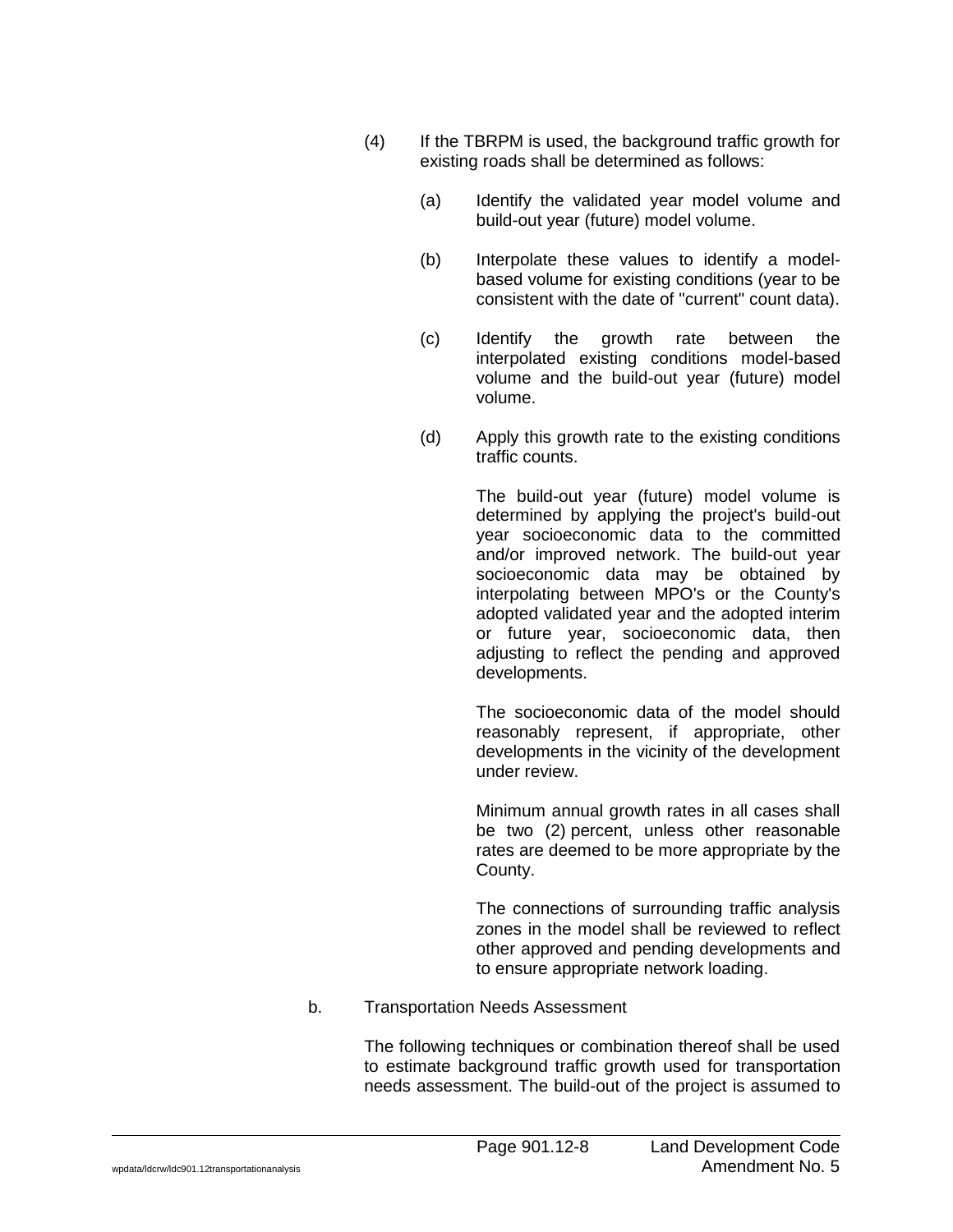match the horizon year of the Long-Range Transportation Plan (LRTP):

- (1) Historical growth rates (minimum of the past three [3] years) shall be used in areas where the expected growth is representative of the past growth.
- (2) The volumes produced by the TBRPM as part of the latest LRTP development process documented in the LRTP Technical Appendix may be used. The traffic generated by existing entitlements is assumed to be included in the LRTP volumes.

Minimum annual growth rates in all cases should be two (2) percent, unless other reasonable rates are deemed to be more appropriate by the County.

### 6. LOS Standards

The following LOS standards shall be used:

- a. The LOS standards for through movements on all major County road segments (facilities) shall be consistent with the standards in the County's latest adopted Comprehensive Plan.
- b. The volume over capacity (v/c) ratio of turning movements on Major County Roads cannot exceed 1.2 for TRP or 1.0 for other nonexempt uses, with a maximum delay of 120 seconds. Delays of up to 150 seconds are acceptable for turning movements with a v/c ratio less than 0.8.
- c. For all access driveways and local street connections to Major County Roads approach delays of up to 150 seconds will be acceptable.
- d. For developments in urban areas with v/c ratio standards, at the intersection of a collector and an arterial roadway, the collector standard shall not exceed the v/c ratio of the arterial road standard.
- e. The LOS standard for the freeway (I-75) is only applicable to the main line.
- f. The LOS or v/c standards applicable to collector or arterial roadways are also applicable to all freeway interchanges, including the intersections of on/off ramps with Major County Roads.
- g. If a roadway forms a boundary between different area types, urban, suburban, or rural as defined in the Comprehensive Plan and mobility fee regulations, the less stringent standards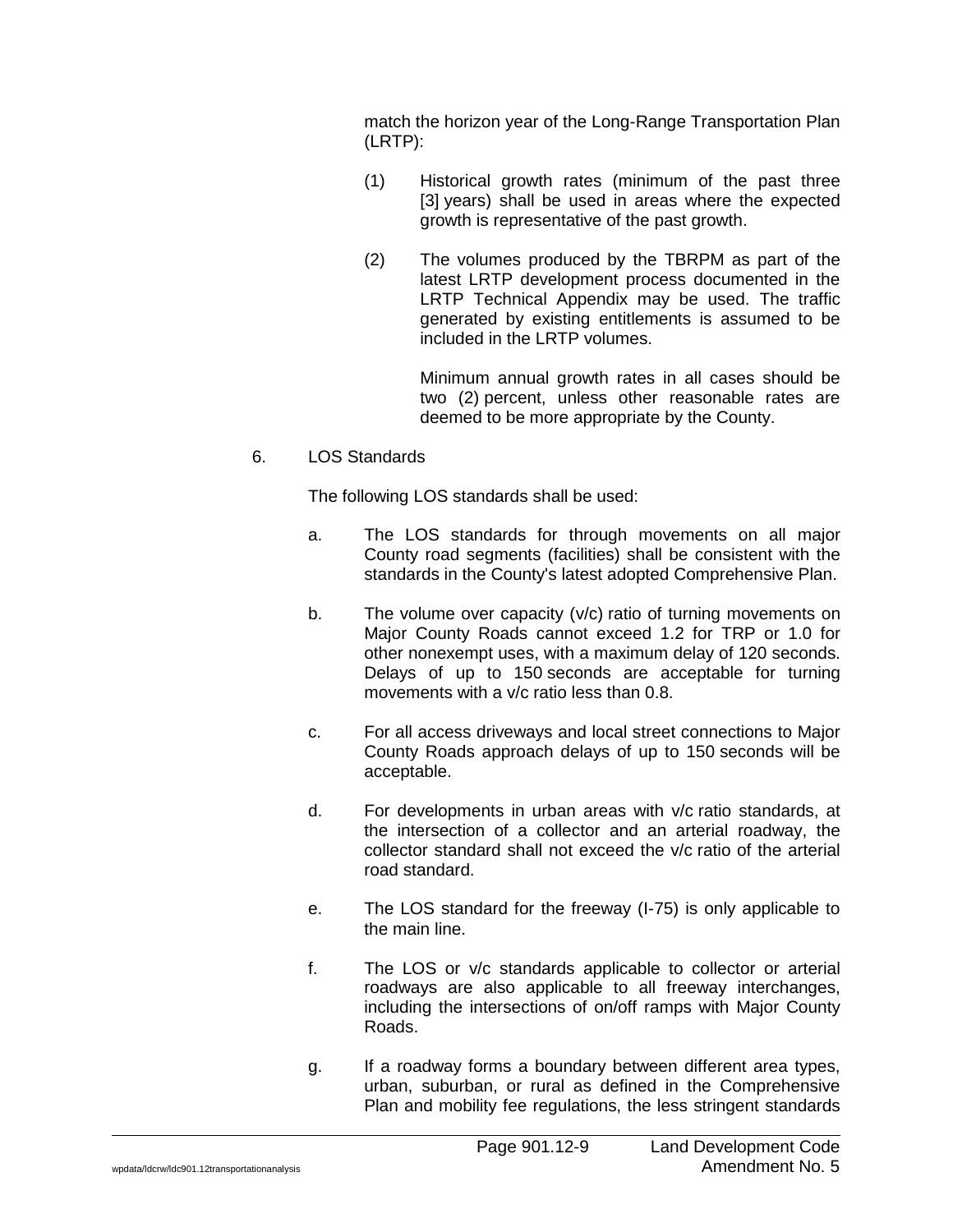will be applied. In addition, if a roadway facility under review crosses boundary lines, the less stringent standard will be applied to the first road segment/intersection.

- h. Any requirement set forth above relating to intersection LOS is only applicable to timing and phasing analysis.
- 7. Study Area/Impacted Transportation System

At a minimum, the following roadway segments and intersections will be assumed to be within the study area and will be analyzed.

- a. All Major County Road segments (and associated signalized intersections including interchanges) that are directly or indirectly accessed by the proposed development.
- b. As a general rule, road segments outside of the minimum study area will not be considered impacted if the net external peak-hour project traffic (only from nonexempt uses) consumes less than or equal to five (5) percent of the road segments' service-flow rate. The following two (2) way peakhour service flow rates will be used to determine the five (5) percent impact. The study area maybe less than the five (5) percent impact area, based on the methodology agreed to at the methodology meeting and in the methodology statement.

**TABLE 901.12-1**

| Type of |               | Two-Way,<br><b>Peak-Hour</b> |
|---------|---------------|------------------------------|
| Roadway | Lanes         | <b>Flow Rate</b>             |
|         |               | 6,460                        |
| Freeway | 6+            | 9,710                        |
|         | $\mathcal{P}$ | 1,370                        |
|         |               | 3,110                        |
| Other   |               | 4,710                        |

- c. Proximity to existing or proposed interchanges or major intersections may increase the size of the study area and impacted roads regardless of the five (5) percent rule.
- F. General Analysis Requirements and Software

LOS analysis shall be undertaken in accordance with the procedures below:

1. The main focus of transportation analysis is the identification of improvements to through movements. If there are any known turnlane deficiencies at study intersections, the County may adjust the analysis parameters to account for the deficiency.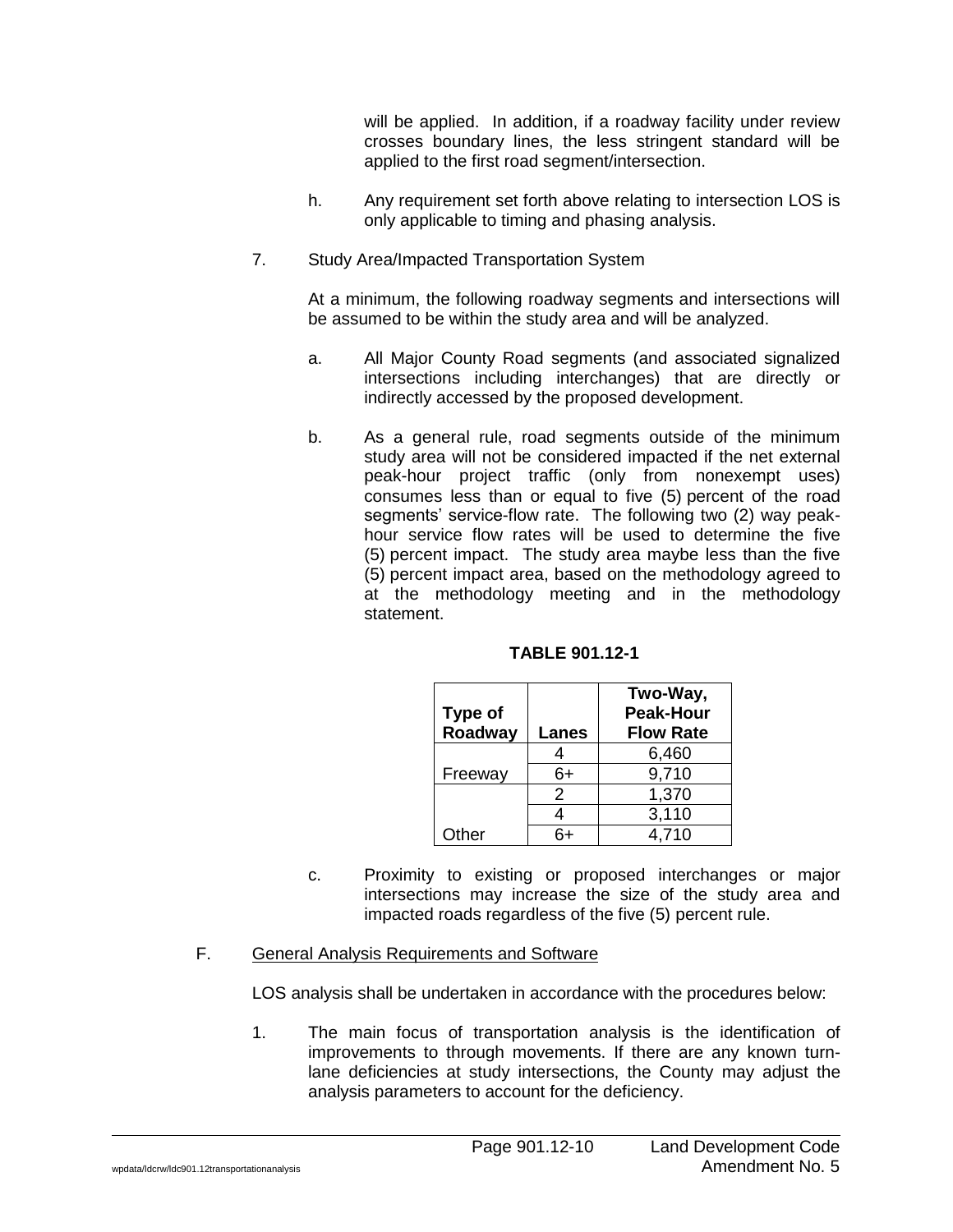- 2. Road facility limits shall be based on acceptable engineering and planning practices as set forth in the *Highway Capacity Manual*(HCM).
- 3. All analysis shall be undertaken for conditions during the 100 $<sup>th</sup>$  highest</sup> hour of the year. Other analysis periods, including the a.m. peak hour, may also be conducted, if appropriate.
- 4. As part of the timing and phasing analysis and for uninterrupted road facilities (intersection spacing of more than two [2] miles), the capacity of upstream and downstream intersections may be analyzed, which may restrict the amount of traffic that can be allowed on the uninterrupted portion of the facility.
- 5. For purposes of analysis in *ArtPlan*, at major T-intersections, the dominant-turning movement will be assumed to be the through movement.
- 6. For timing and phasing analysis, use of analysis software will be in accordance with the following:
	- a. For unsignalized intersections, the latest version of *Highway Capacity Software* (HCS) is the preferred software.
	- b. For signalized intersections and interrupted road segments, the latest version of *ArtPlan* is the preferred software, except as necessary to identify alternate solutions to through movement improvements, for which *Synchro* is the preferred software.
	- c. For uninterrupted flow roads (those with more than two [2] mile signal spacing), the latest version of the FDOT's Highplan is the preferred software.
	- d. Other analysis software acceptable to the County may be used to address situations not addressed by the above provisions.
	- e. Existing signal timing will be obtained from the County Traffic Operations Division. The existing signal timings, including minimum and maximum settings, will be used for the initial analysis of future conditions. Timing changes outside of the existing minimum and maximum settings may be used or timing splits may be modified, but the existing cycle length will generally remain the same.
	- f. Proposed or anticipated traffic signals may be considered in the future year condition, such as signals at development entrances.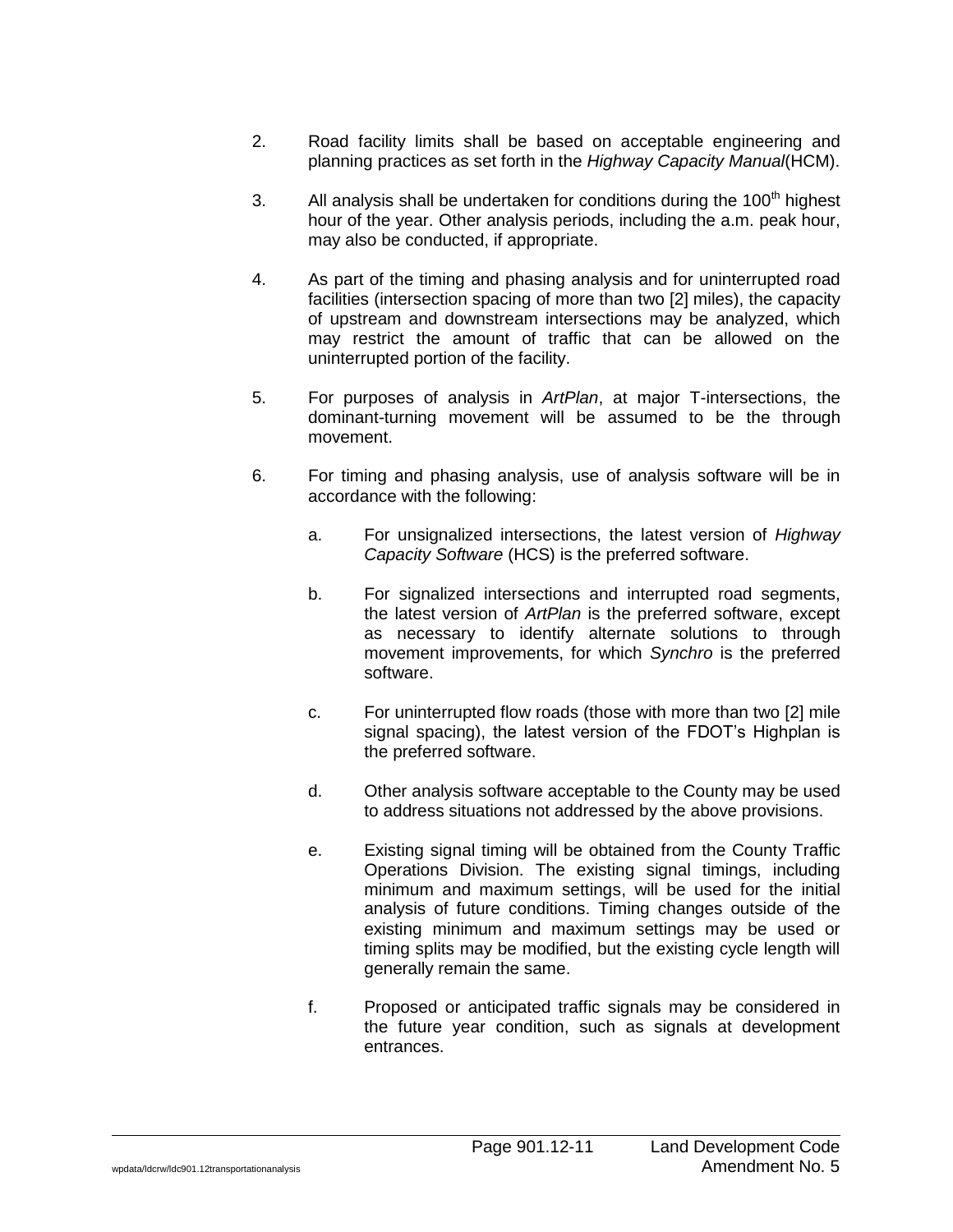- g. Other parameters that govern the roadway/intersection capacity analysis should be based on the parameters described in the latest version of the HCM.
- 7. For long-term transportation assessment, the latest FDOT generalized service flow-rate tables will be used to assess the capacity of the road network.
- G. Analysis Scenarios
	- 1. For timing and phasing, the following standards will be used in analysis.
		- a. The analysis scenarios listed below shall be applied in the following order, as necessary:
			- (1) Impact determination compares the existing and proposed net-peak-hour, external trips to determine the degree of impact to the road network. If the net-peakhour, external trips of the existing entitlements are greater than or equal to the nonexempt net-peak-hour, external trips from proposed entitlements, no additional analysis is necessary.
			- (2) If there is a net increase in peak-hour, external trips, the future scenario will be evaluated. The future scenario is defined as the analysis of existing traffic, plus reasonable background traffic and project traffic at build-out on the committed network. If no failure occurs, the analysis stops.
			- (3) In circumstances where there is a failure, the future scenario will be evaluated including any improvements where construction is fully funded in the FDOT's Five-Year Transportation Improvement Plan and the County's Five-Year Capital Improvement Plan. If no failure occurs, the analysis stops.
			- (4) Where there is a failure, the analysis will continue with inclusion of any cost-affordable improvements from the MPO's adopted LRTP and the Comprehensive Plan.
		- b. For all locations which are estimated to fail, the analysis shall identify when each failure is expected as a fraction of development trips associated with nonexempt on-site land use quantities and the estimated year of the failure. If possible, the analysis shall identify improvements that are necessary to accommodate trips for the additional nonexempt entitlements being sought. These improvements may include new interchanges, overpasses, and/or roadways identified in the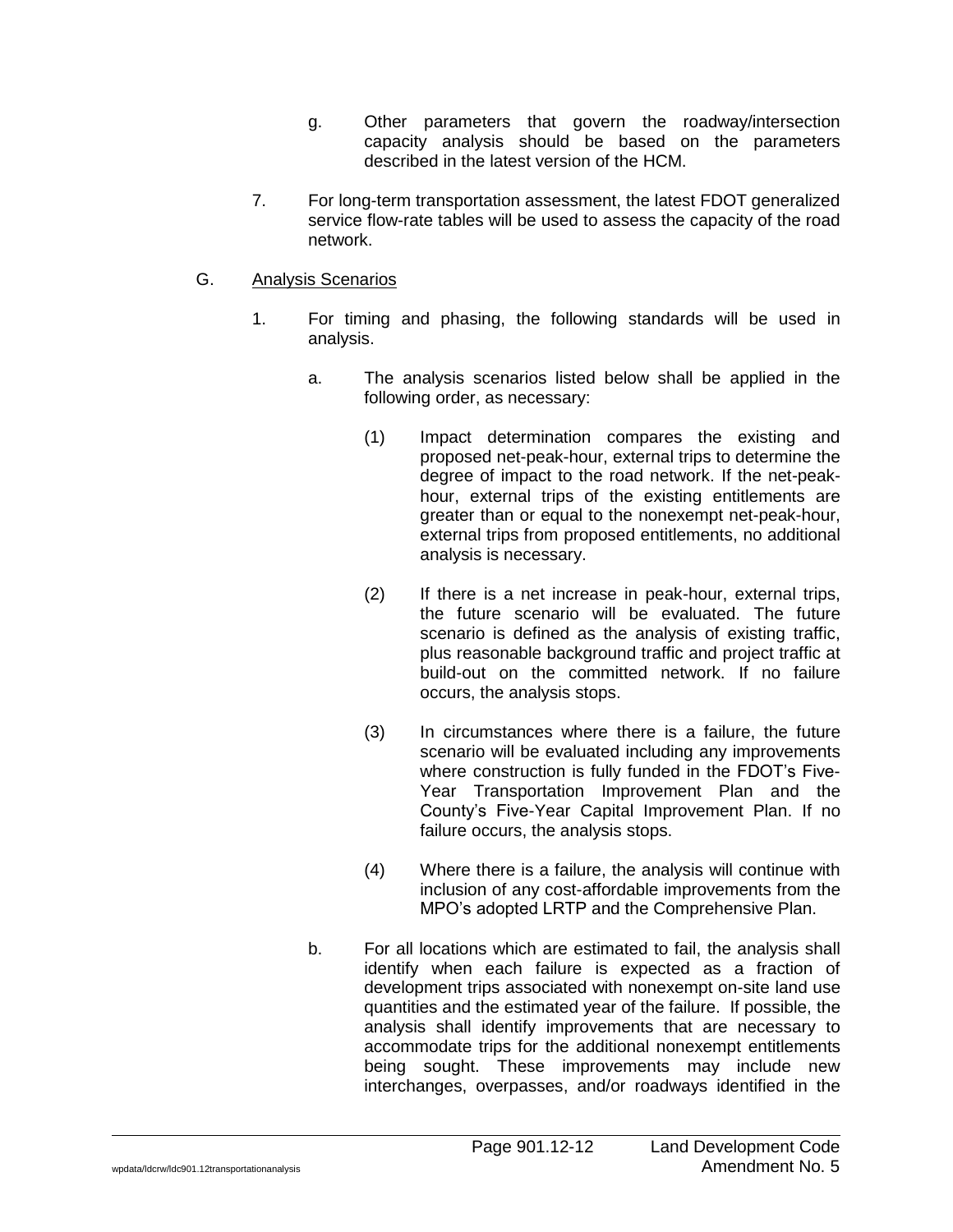Comprehensive Plan or as required by this Code, Section 901.1.

2. Transportation Needs Assessment

For transportation needs assessment, the analysis scenarios listed below shall be applied in the following order as necessary:

- a. Impact determination compares the existing and proposed netpeak-hour, external trips to determine the degree of impact to the road network. If the net peak hour external trips of the project traffic are less than or equal to the nonexempt netpeak-hour, external trips from existing entitlements, the analysis stops.
- b. Otherwise, the future scenario shall be analyzed with the MPO's adopted LRTP and the County's Comprehensive Plan.
- c. If failures occur, (1) appropriate improvements to accommodate future project traffic will be identified, and/or (2) appropriate reductions in proposed density/intensity increases in terms of net-peak-hour trips will be identified.
- 3. Regardless of which analysis type or scenario is performed, the needed transportation corridors to satisfy this Code, Section 901.1, shall be assessed and identified.

#### H. Analysis Timelines and Recommendations

1. Time to Complete Study

The estimated time to complete a study, including the methodology statement, is generally between one (1) to four (4) months, depending on the size of the project, associated complexities, and promptness in the applicant's responses to questions from the County.

If the County performs the analysis, applicants will have four (4) business days to comment on the methodology statement and seven (7) business days to comment on the draft analysis report. The applicant may request additional time for review which will trigger an automatic extension of the review schedule.

The County will address the applicant's comments and concerns in an efficient manner in order to complete the study within the one (1) to four (4) month period. If the applicant elects to conduct the study, the County will have 30 days from each submittal to review and respond with comments.

If there are any remaining unresolved issues with the methodology or analysis after the final study is forwarded to the applicant and the applicant chooses not to request a continuance to resolve the issues,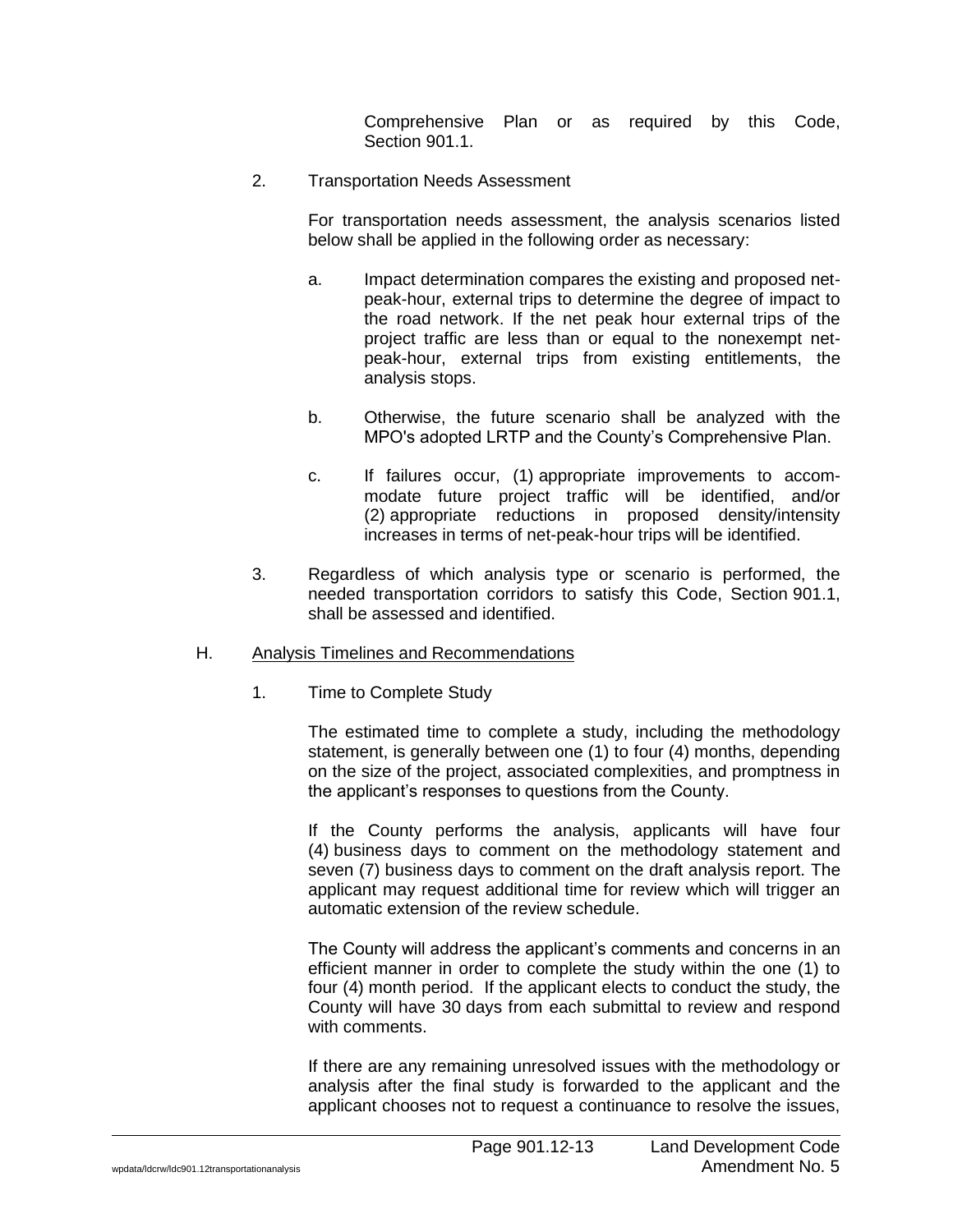the applicant will need to address the unresolved issues directly to the Planning Commission (PC) and/or the Board of County Commissioners (BCC) at the appropriate public hearing.

- a. MPUD/DRI/Conflict Rezoning
	- (1) If the applicant elects to conduct the analysis, the review times provided for in Section 303 shall be extended to provide time for the County to review and comment on the analysis.
	- (2) When the County is conducting the analysis, the draft analysis report will be forwarded to the applicant no less than four (4) weeks prior to the first public hearing and the final study will be forwarded to the applicant two (2) weeks prior to the first public hearing.
	- (3) The review time/analysis period of 120 days for MPUDs may be extended up to an additional 60 days for those projects that have outstanding issues as a result of the timing and phasing analysis.
- b. Euclidean Rezoning

To maintain the review times provided in Section 303, the timing and phasing analysis shall be completed prior to submitting a Euclidean rezoning application.

2. Results and Recommendation

The results of the analysis will be used to provide a recommendation to the PC and BCC. The report presented from the analysis will identify when failures are estimated to occur and to what degree the failure is as a result of the request for increased entitlements.

In circumstances where a failure is identified, recommendations shall be presented to the PC and BCC, as appropriate. The recommendations shall be based on an evaluation of the proposed project and the total impact on the transportation network. The recommendation may be to:

- a. Approve the project.
- b. Approve the project with limitations on the phasing of the project.
- c. Approve the project subject to the timing of improvements.
- d. Approve the project subject to advance payment of mobility fees.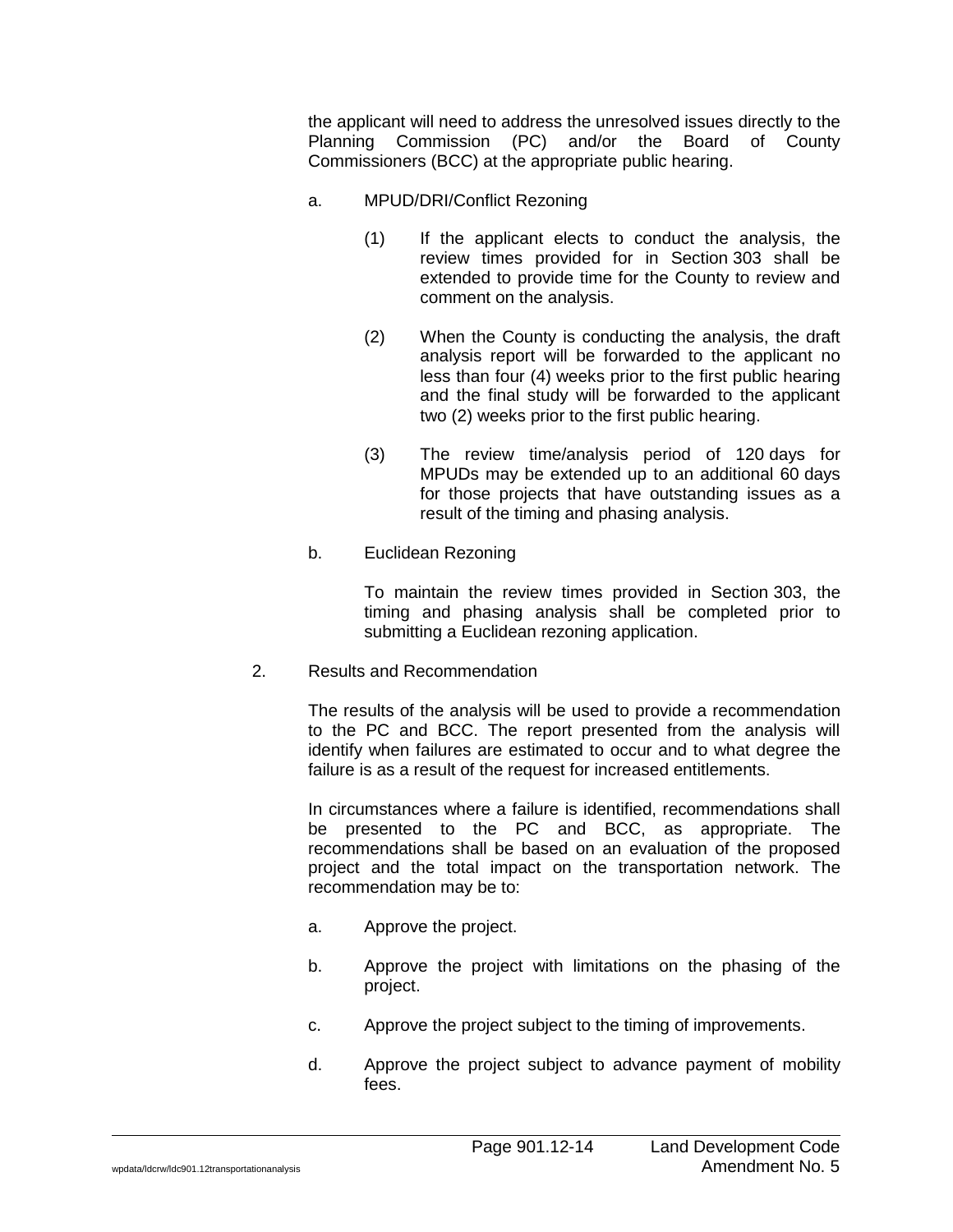- e. Approve the project subject to the conversion of requested entitlements to exempt uses.
- f. Approve the project with other mitigation requirements including but not limited to transit, bicycle and pedestrian connectivity, changing the land use mix or incorporating MUTRM (MixedUse TripReduction Measures).
- g. Deny the project.
- 3. Deficiencies and/or Backlogs. Mitigation assessed pursuant to this section shall not assess for the additional cost of reducing or eliminating existing deficiencies or backlogs.
- I. Waiver of the Requirements of this Section

The County Administrator or designee may waive any of the requirements of this section if it is determined that the requirement is not necessary to:

- a. Ensure consistency with the Comprehensive Plan LOS Standards.
- b. Ensure compliance with Section 901.1.
- c. Ensure the safety of the traveling public.
- J. Establishment of Uniform Approaches to Specific Segments
	- 1. Common Understanding. When there is a common understanding of the capacity impacts to particular portions of the transportation system, to eliminate unnecessary time and expenditures to study the known condition, the BCC may adopt by resolution an approach to mitigation of transportation capacity issues on specific road segments.
	- 2. Local Planning Agency Recommendation Required. Prior to adopting such a resolution, the LPA shall review the proposal and make a recommendation to the BCC.
	- 3. Resolution Requirements. Such resolution shall be required to identify:
		- a. The transportation capacity issues.
		- b. Approved mitigation measures.
		- c. Applicability of the resolution.
		- d. The extent to which the resolution modifies the transportation analysis requirements for projects.
	- 4. Access Management. Access management analysis will continue to be required at the same stage in the review process.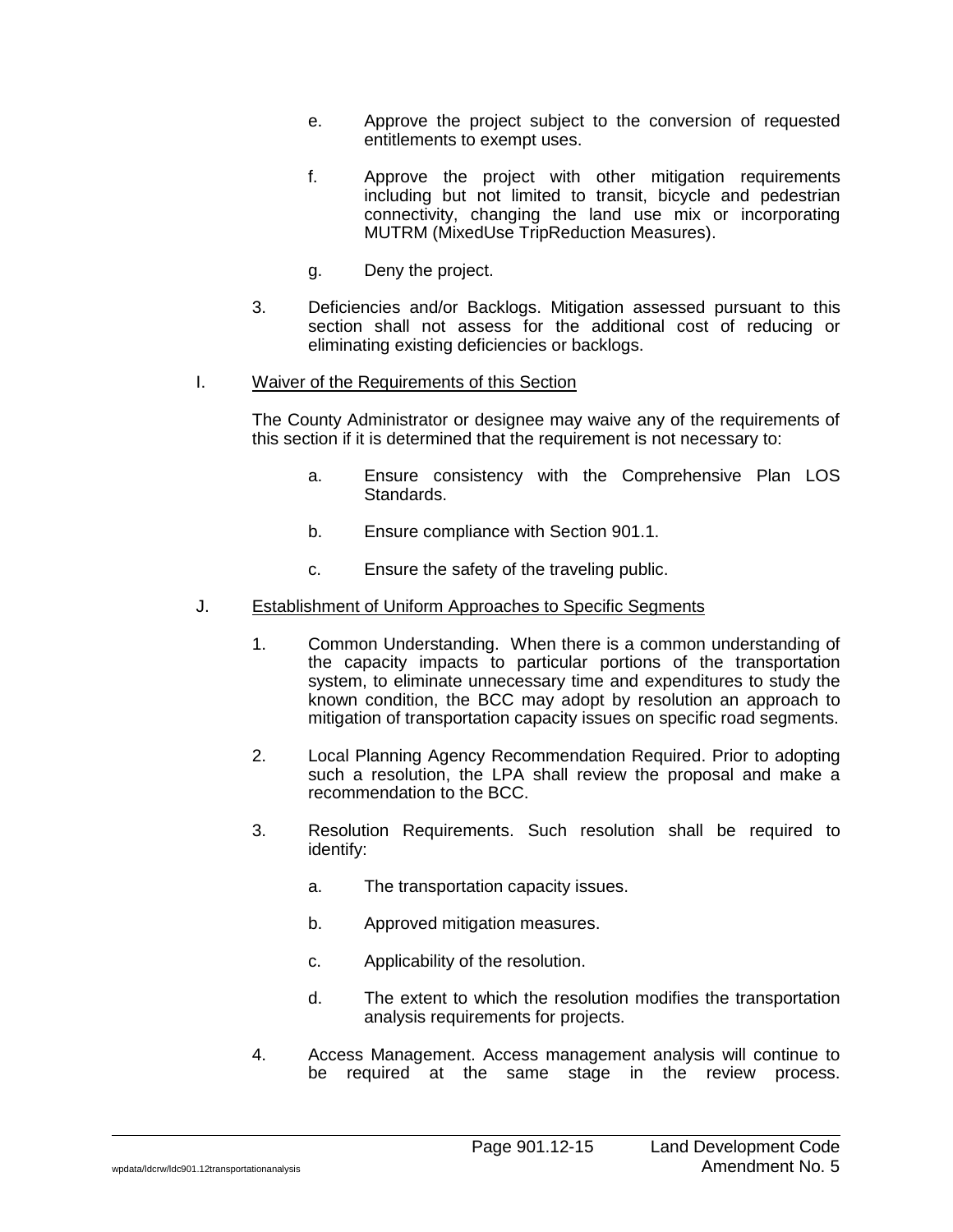# **TABLE 901.12-2**

# **Transportation Analysis**

| 50-Peak Hour Trip Threshold |
|-----------------------------|
|-----------------------------|

| <b>Land Use</b>                                    | <b>AMTrip</b><br>Rate | <b>PM Trip</b><br>Rate | <b>Approx. Size</b><br><b>of</b><br><b>Development</b><br>(Using Highest<br><b>Peak Hour</b><br>Rate) | <b>Unit</b>  |  |  |
|----------------------------------------------------|-----------------------|------------------------|-------------------------------------------------------------------------------------------------------|--------------|--|--|
| <b>RESIDENTIAL:</b>                                |                       |                        |                                                                                                       |              |  |  |
| Single-Family (Detached)                           | 0.75                  | 1                      | 50                                                                                                    | <b>DU</b>    |  |  |
| Multiple-Family (Apartments)                       | 0.51                  | 0.62                   | 81                                                                                                    | <b>DU</b>    |  |  |
| <b>Mobile Home Park</b>                            | 0.44                  | 0.59                   | 85                                                                                                    | <b>DU</b>    |  |  |
| Senior Adult Housing (Detached)                    | 0.22                  | 0.27                   | 185                                                                                                   | <b>DU</b>    |  |  |
| <b>Congregate Care Facility</b>                    | 0.06                  | 0.17                   | 294                                                                                                   | <b>DU</b>    |  |  |
| Low-Rise Condominium<br>(1 to 2 Stories)/Townhouse | 0.67                  | 0.78                   | 64                                                                                                    | <b>DU</b>    |  |  |
| High-Rise Condominium<br>(3 or More Stories)       | 0.34                  | 0.38                   | 132                                                                                                   | <b>DU</b>    |  |  |
| LODGING:                                           |                       |                        |                                                                                                       |              |  |  |
| Hotel                                              | 0.53                  | 0.6                    | 83                                                                                                    | Room         |  |  |
| Motel                                              | 0.45                  | 0.47                   | 106                                                                                                   | Room         |  |  |
| <b>Resort Hotel</b>                                | 0.31                  | 0.42                   | 119                                                                                                   | Room         |  |  |
|                                                    |                       |                        |                                                                                                       |              |  |  |
| <b>RECREATION:</b>                                 |                       |                        |                                                                                                       |              |  |  |
| Marina                                             | 0.08                  | 0.19                   | 263                                                                                                   | <b>Berth</b> |  |  |
| <b>Golf Course</b>                                 | 2.06                  | 2.92                   | 17                                                                                                    | Hole         |  |  |
| <b>Miniature Golf Course</b>                       | N/A                   | 0.33                   | 152                                                                                                   | Hole         |  |  |
| <b>Multiplex Movie Theater</b>                     | N/A                   | 13.64                  | $\overline{4}$                                                                                        | Screen       |  |  |
| Multipurpose Recreational Facility                 | 0.17                  | 3.58                   | 14                                                                                                    | 1,000 SF     |  |  |
| <b>Health/Fitness Club</b>                         | 1.41                  | 3.53                   | 22                                                                                                    | 1,000 SF     |  |  |
| <b>Bowling Alley</b>                               | 1.71                  | 1.71                   | 29                                                                                                    | 1,000 SF     |  |  |
| <b>Recreational Community Center</b>               | 2.05                  | 2.74                   | 18                                                                                                    | 1,000 SF     |  |  |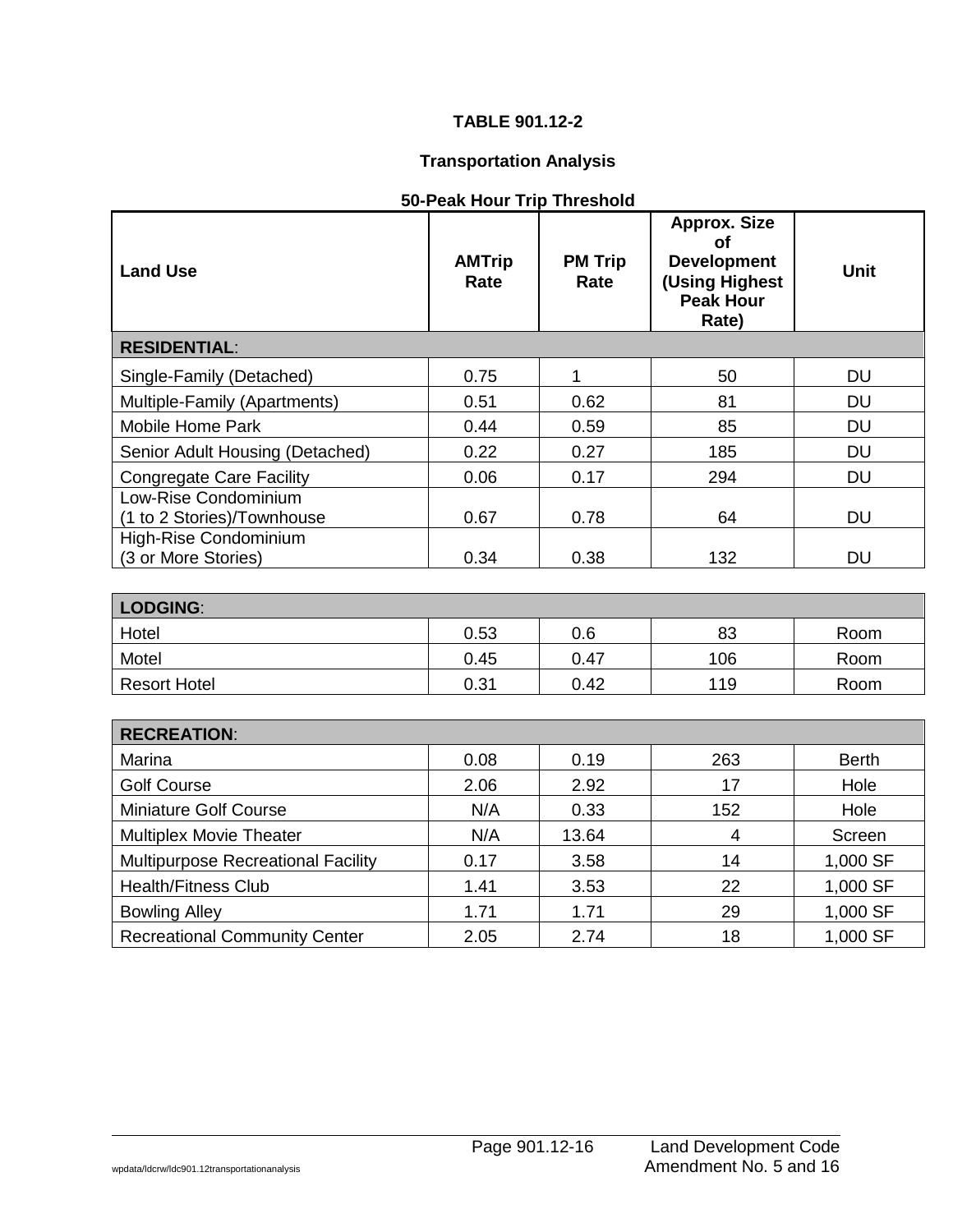| <b>INSTITUTIONAL:</b>    |      |      |     |                |
|--------------------------|------|------|-----|----------------|
| Hospital                 | 0.95 | 0.93 | 53  | 1,000 SF       |
| Nursing Home             | 0.17 | 0.22 | 227 | <b>Bed</b>     |
| <b>Elementary School</b> | 0.45 | 0.15 | 111 | <b>Student</b> |
| Middle School            | 0.54 | 0.16 | 93  | <b>Student</b> |
| <b>High School</b>       | 0.43 | 0.13 | 116 | <b>Student</b> |

| <b>INSTITUTIONAL:</b>    |      |      |     |                |
|--------------------------|------|------|-----|----------------|
| Junior/                  |      |      |     |                |
| <b>Community College</b> | 0.12 | 0.12 | 417 | <b>Student</b> |
| University               | 0.17 | 0.17 | 294 | <b>Student</b> |
| Church                   | 0.56 | 0.55 | 89  | 1,000 SF       |
| Day Care                 | 0.8  | 0.81 | 62  | <b>Student</b> |

| <b>OFFICE:</b>                              |      |      |    |          |  |
|---------------------------------------------|------|------|----|----------|--|
| General Office - 50,000 SF or Less          | 2.52 | 4.24 | 12 | 1,000 SF |  |
| General Office - 50,001-100,000 SF          | 2.03 | 2.16 | 23 | 1,000 SF |  |
| General Office - 100,001-200,000 SF         | 1.77 | 1.64 | 28 | 1,000 SF |  |
| General Office - 200,001-400,000 SF         | 1.54 | 1.38 | 32 | 1,000 SF |  |
| General Office - Greater than<br>400,000 SF | 1.21 | 1.2  | 41 | 1,000 SF |  |
| <b>Medical/Dental Office</b>                | 2.39 | 3.57 | 14 | 1,000 SF |  |
| <b>Office Park</b>                          | 1.71 | 1.48 | 29 | 1,000 SF |  |
| <b>Corporate Headquarters</b>               | 1.52 | 1.41 | 33 | 1,000 SF |  |